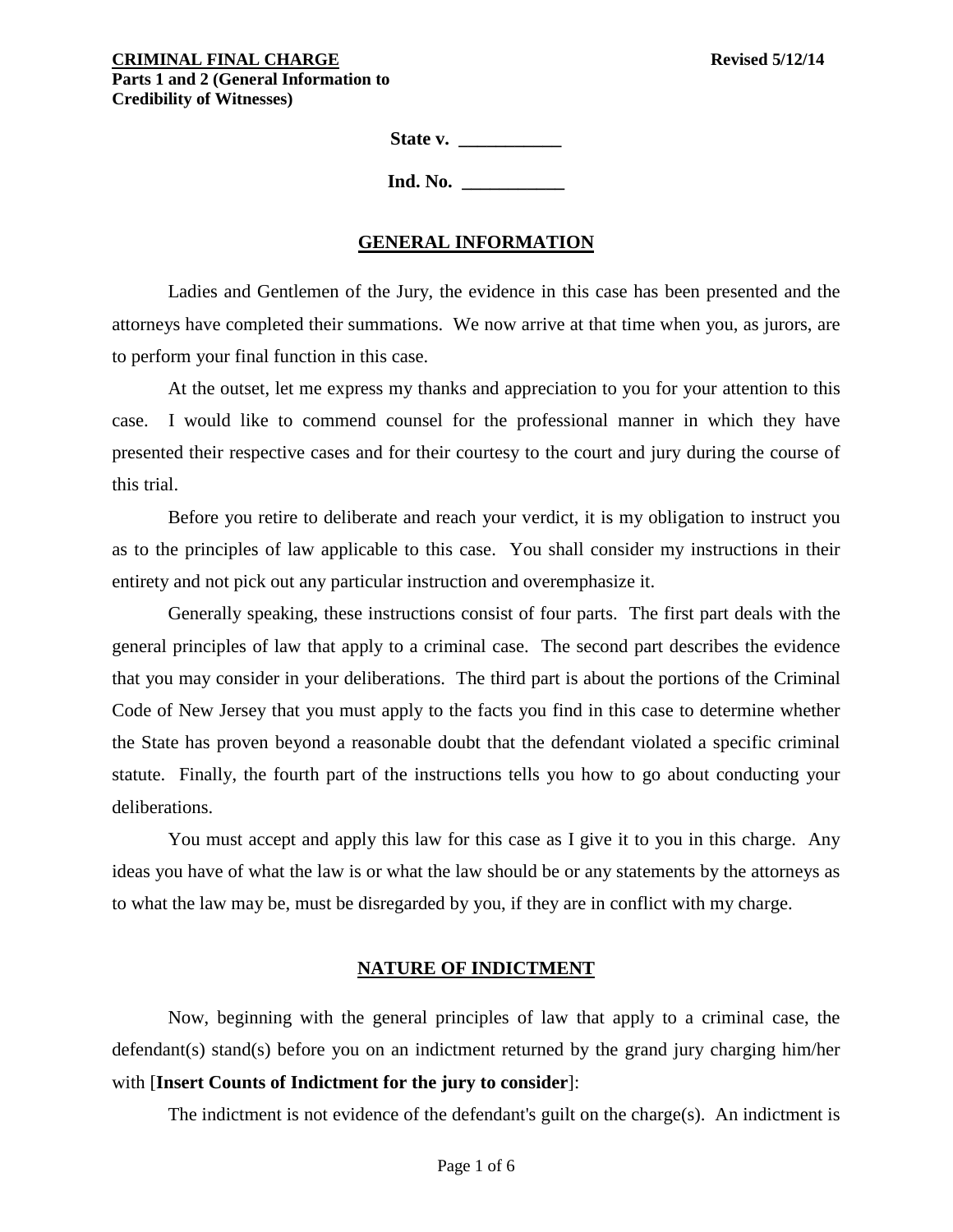a step in the procedure to bring the matter before the court and jury for the jury's ultimate determination as to whether the defendant is guilty or not guilty on the charge(s) stated in it.

The defendant has pleaded not guilty to the charge(s).

#### **PRESUMPTION OF INNOCENCE, BURDEN OF PROOF, REASONABLE DOUBT**

The defendant on trial is presumed to be innocent and unless each and every essential element of an offense charged is proved beyond a reasonable doubt, the defendant must be found not guilty of that charge.

The burden of proving each element of a charge beyond a reasonable doubt rests upon the State and that burden never shifts to the defendant. The defendant in a criminal case has no obligation or duty to prove his/her innocence or offer any proof relating to his/her innocence.

The prosecution must prove its case by more than a mere preponderance of the evidence, yet not necessarily to an absolute certainty.

The State has the burden of proving the defendant guilty beyond a reasonable doubt. Some of you may have served as jurors in civil cases, where you were told that it is necessary to prove only that a fact is more likely true than not true. In criminal cases, the State's proof must be more powerful than that. It must be beyond a reasonable doubt.

A reasonable doubt is an honest and reasonable uncertainty in your minds about the guilt of the defendant after you have given full and impartial consideration to all of the evidence. A reasonable doubt may arise from the evidence itself or from a lack of evidence. It is a doubt that a reasonable person hearing the same evidence would have.

Proof beyond a reasonable doubt is proof, for example, that leaves you firmly convinced of the defendant's guilt. In this world, we know very few things with absolute certainty. In criminal cases the law does not require proof that overcomes every possible doubt. If, based on your consideration of the evidence, you are firmly convinced that the defendant is guilty of the crime charged, you must find him/her guilty. If, on the other hand, you are not firmly convinced of defendant's guilt, you must give defendant the benefit of the doubt and find him/her not guilty.

## **FUNCTION OF THE COURT**

The function of the judge is separate and distinct from the function of the jury. It is my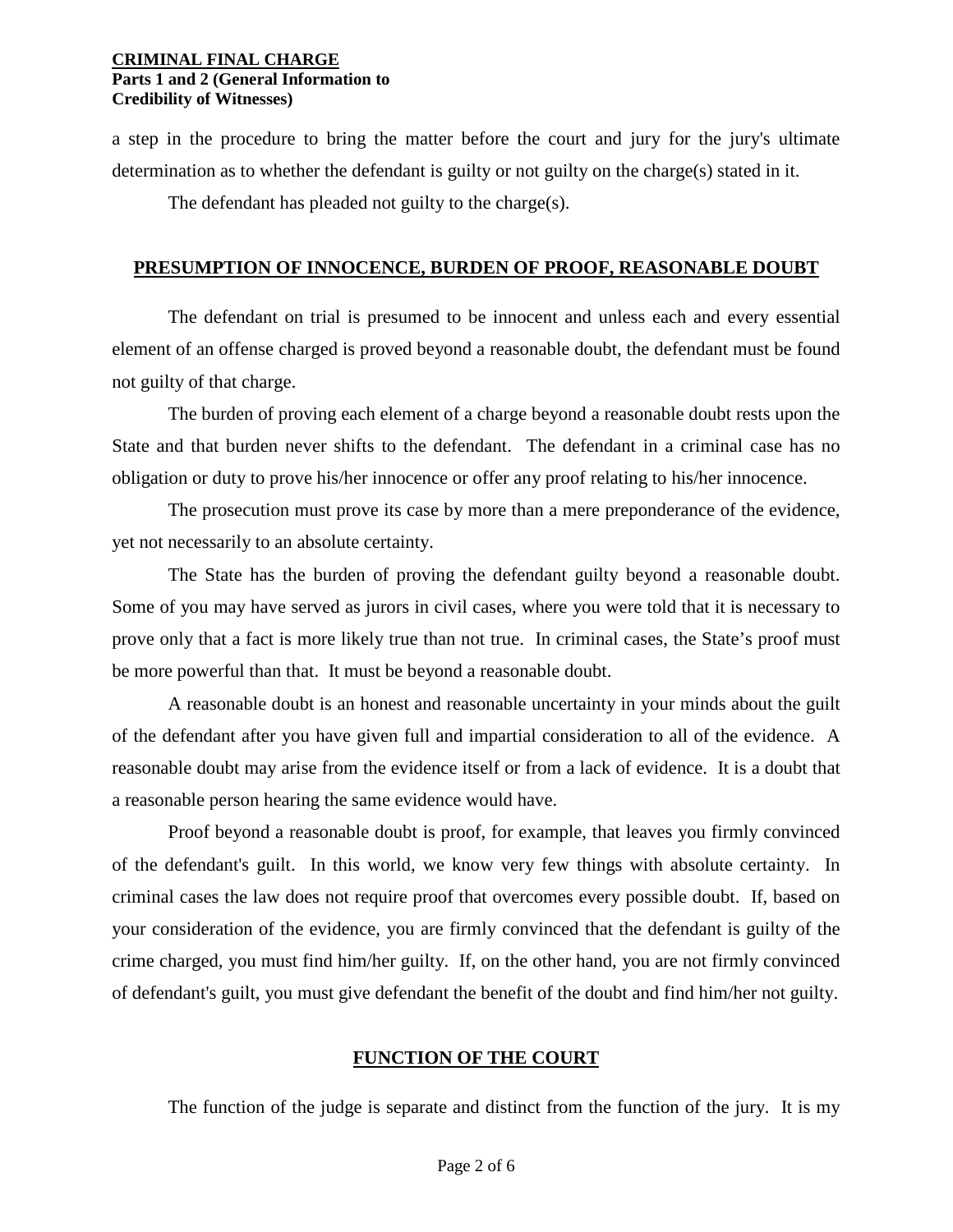responsibility to determine all questions of law arising during trial and to instruct the jury as to the law which applies in this case. You must accept the law as given to you by me and apply it to the facts as you find them to be.

During the course of the trial, I was required to make certain rulings on the admissibility of the evidence either in or outside of your presence. These rulings involved questions of law. The comments of the attorneys on these matters were not evidence. In ruling, I have decided questions of law and, whatever the ruling may have been in any particular instance, you should understand that it was not an expression or opinion by me on the merits of the case. Neither should my other rulings on any other aspect of the trial be taken as favoring one side or the other. Each matter was decided on its own merits.

I may have sustained an objection(s) to some questions asked by counsel which may have contained statements of certain facts. The mere fact that an attorney asks a question and inserts facts or comments or opinions in that question in no way proves the existence of those facts. You will only consider such facts which in your judgment have been proven by the testimony of witnesses or from exhibits admitted into evidence by the court.

#### **JUDGE'S QUESTIONING**

The fact that I may have asked questions of a witness in the case must not influence you in any way in your deliberations. The fact that I asked such questions does not indicate that I hold any opinion one way or the other as to the testimony given by the witness. Any remarks made by me to counsel or by counsel to me or between counsel, are not evidence and should not affect or play any part in your deliberations.

#### **FUNCTION OF THE JURY**

As I instructed you when we started the case, I explained to you that you are the judges of the facts and, as judges of the facts, you are to determine the credibility of the various witnesses as well as the weight to be attached to their testimony. You and you alone are the sole and exclusive judges of the evidence, of the credibility of the witnesses and the weight to be attached to the testimony of each witness.

Regardless of what counsel said or I may have said recalling the evidence in this case, it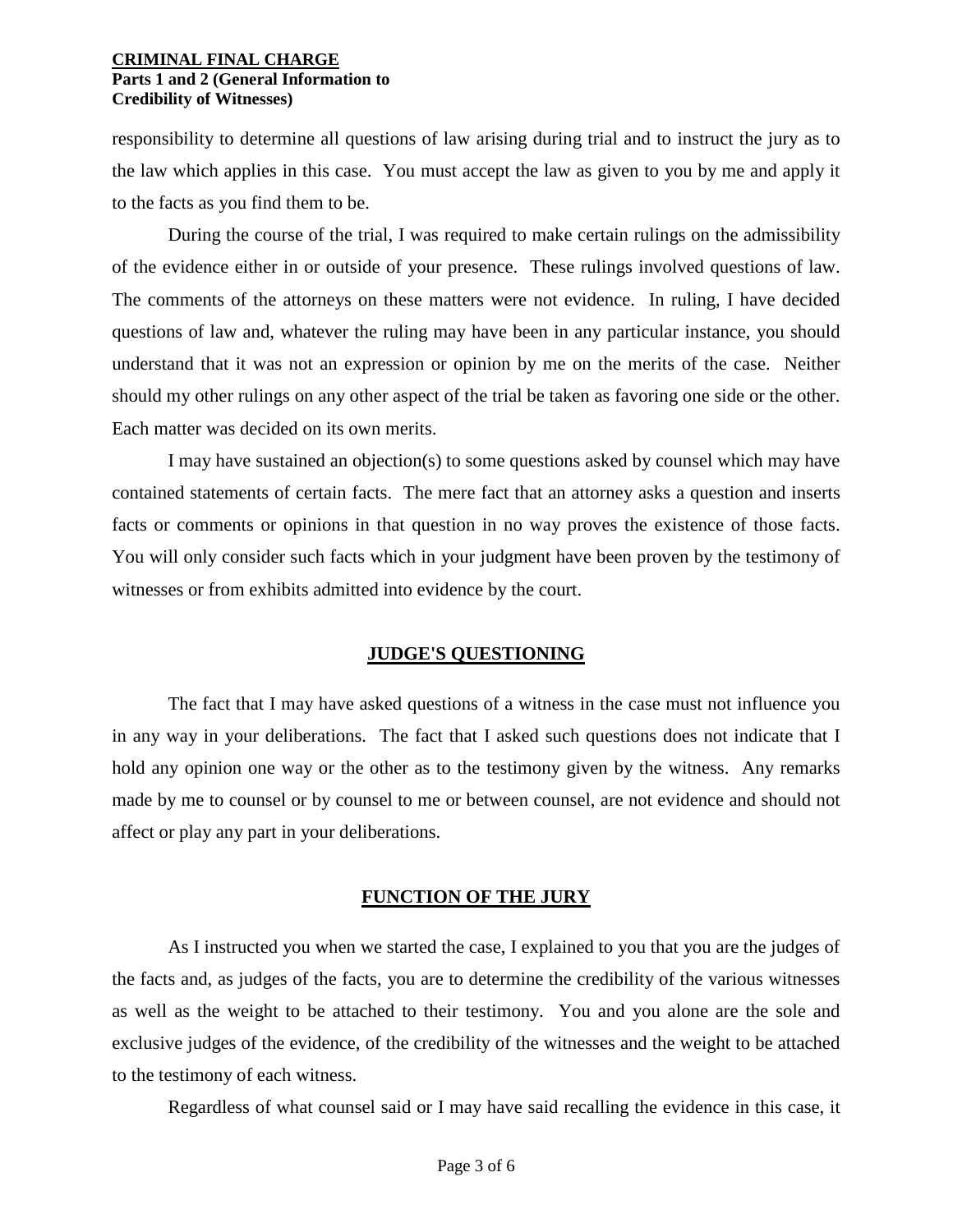is your recollection of the evidence that should guide you as judges of the facts. Arguments, statements, remarks, openings and summations of counsel are not evidence and must not be treated as evidence. Although the attorneys may point out what they think important in this case, you must rely solely upon your understanding and recollection of the evidence that was admitted during the trial. Whether or not the defendant has been proven guilty beyond a reasonable doubt is for you to determine based on all the evidence presented during the trial. Any comments by counsel are not controlling.

It is your sworn duty to arrive at a just conclusion after considering all the evidence which was presented during the course of the trial.

Now I will move on to the second part of the instructions and discuss the evidence that you may consider in judging the facts of the case. When I use the term "evidence" I mean the testimony you have heard and seen from this witness box, any stipulations and the exhibits that have been admitted into evidence. Any exhibit that has not been admitted into evidence cannot be given to you in the jury room even though it may have been marked for identification. Only those items admitted into evidence can be given to you.

Any testimony that I may have had occasion to strike is not evidence and shall not enter in your final deliberations. It must be disregarded by you. This means that even though you may remember the testimony you are not to use it in your discussions or deliberations. Further, if I gave a limiting instruction as to how to use certain evidence, that evidence must be considered by you for that purpose only. You cannot use it for any other purpose.

As jurors, it is your duty to weigh the evidence calmly and without passion, prejudice or sympathy. Any influence caused by these emotions has the potential to deprive both the State and the defendant(s) of what you promised them - a fair and impartial trial by fair and impartial jurors. Also, speculation, conjecture and other forms of guessing play no role in the performance of your duty.

#### **DIRECT AND CIRCUMSTANTIAL EVIDENCE**

As I instructed you at the beginning of the case, evidence may be either direct or circumstantial. Direct evidence means evidence that directly proves a fact, without an inference,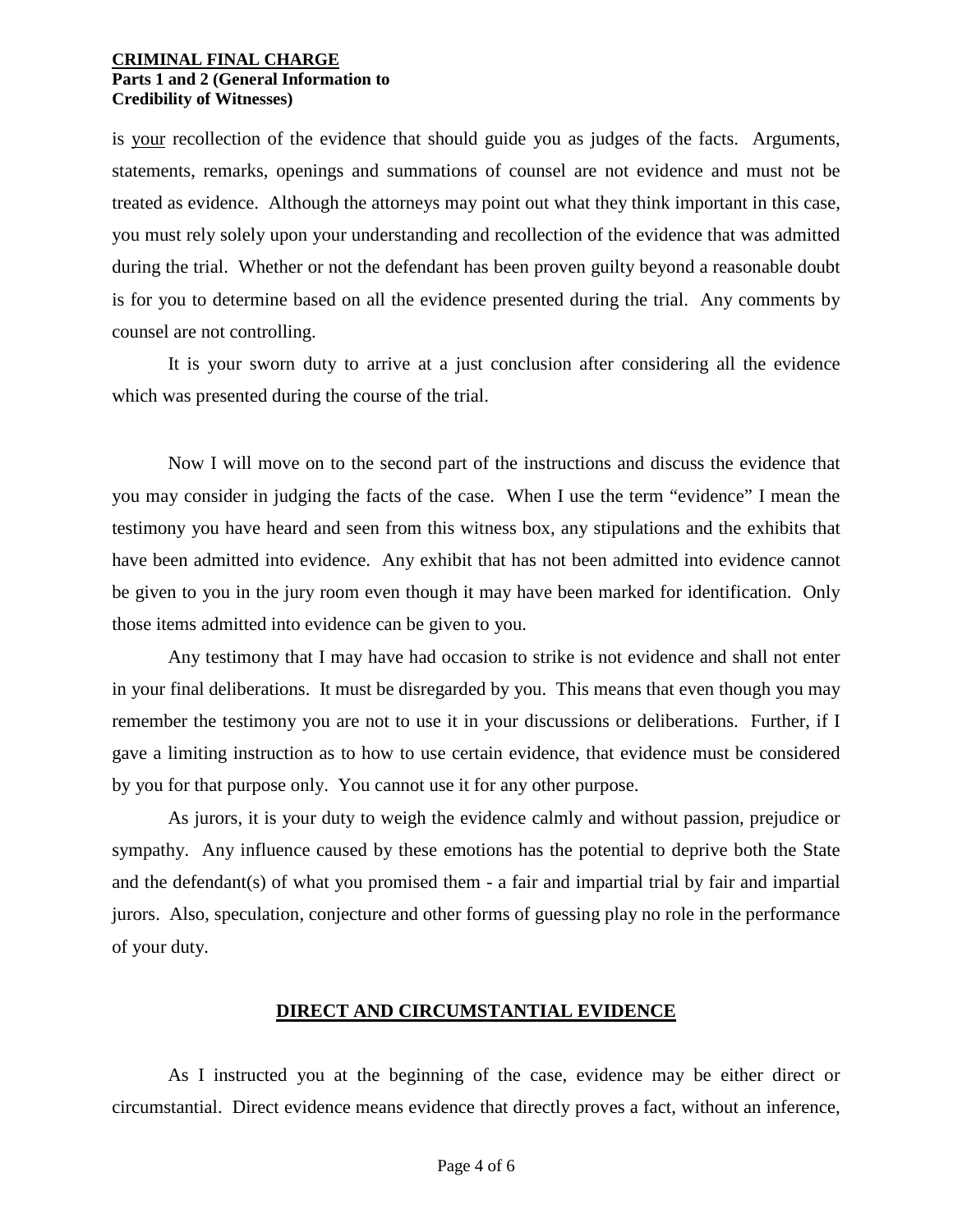and which in itself, if true, conclusively establishes that fact. On the other hand, circumstantial evidence means evidence that proves a fact from which an inference of the existence of another fact may be drawn. $<sup>1</sup>$  $<sup>1</sup>$  $<sup>1</sup>$ </sup>

An inference is a deduction of fact that may logically and reasonably be drawn from another fact or group of facts established by the evidence. Whether or not inferences should be drawn is for you to decide using your own common sense, knowledge and every day experience. Ask yourselves is it probable, logical and reasonable.

It is not necessary that all the facts be proven by direct evidence. They may be proven by direct evidence, circumstantial evidence or by a combination of direct and circumstantial evidence. All are acceptable as a means of proof. In many cases, circumstantial evidence may be more certain, satisfying and persuasive than direct evidence.

However, direct and circumstantial evidence should be scrutinized and evaluated carefully. A verdict of guilty may be based on direct evidence alone, circumstantial evidence alone or a combination of direct evidence and circumstantial evidence provided, of course, that it convinces you of a defendant's guilt beyond a reasonable doubt. The reverse is also true, a defendant may be found not guilty by reason of direct evidence, circumstantial evidence, a combination of the two or a lack of evidence if it raises in your mind a reasonable doubt as to the defendant's guilt.

## **CREDIBILITY OF WITNESSES**

As the judges of the facts, you are to determine the credibility of the witnesses and, in determining whether a witness is worthy of belief and therefore credible, you may take into consideration:

> the appearance and demeanor of the witness; the manner in which he or she may have testified; the witness' interest in the outcome of the trial if any; his or her means of obtaining knowledge of the facts; the witness' power of discernment meaning his or her judgment - understanding; his or her ability to reason, observe, recollect and relate; the possible bias, if any, in favor of the side for whom the witness testified;

<span id="page-4-0"></span>t The court may make reference to the example given to the jury previously in the "Instructions" After Jury is Sworn" model charge.